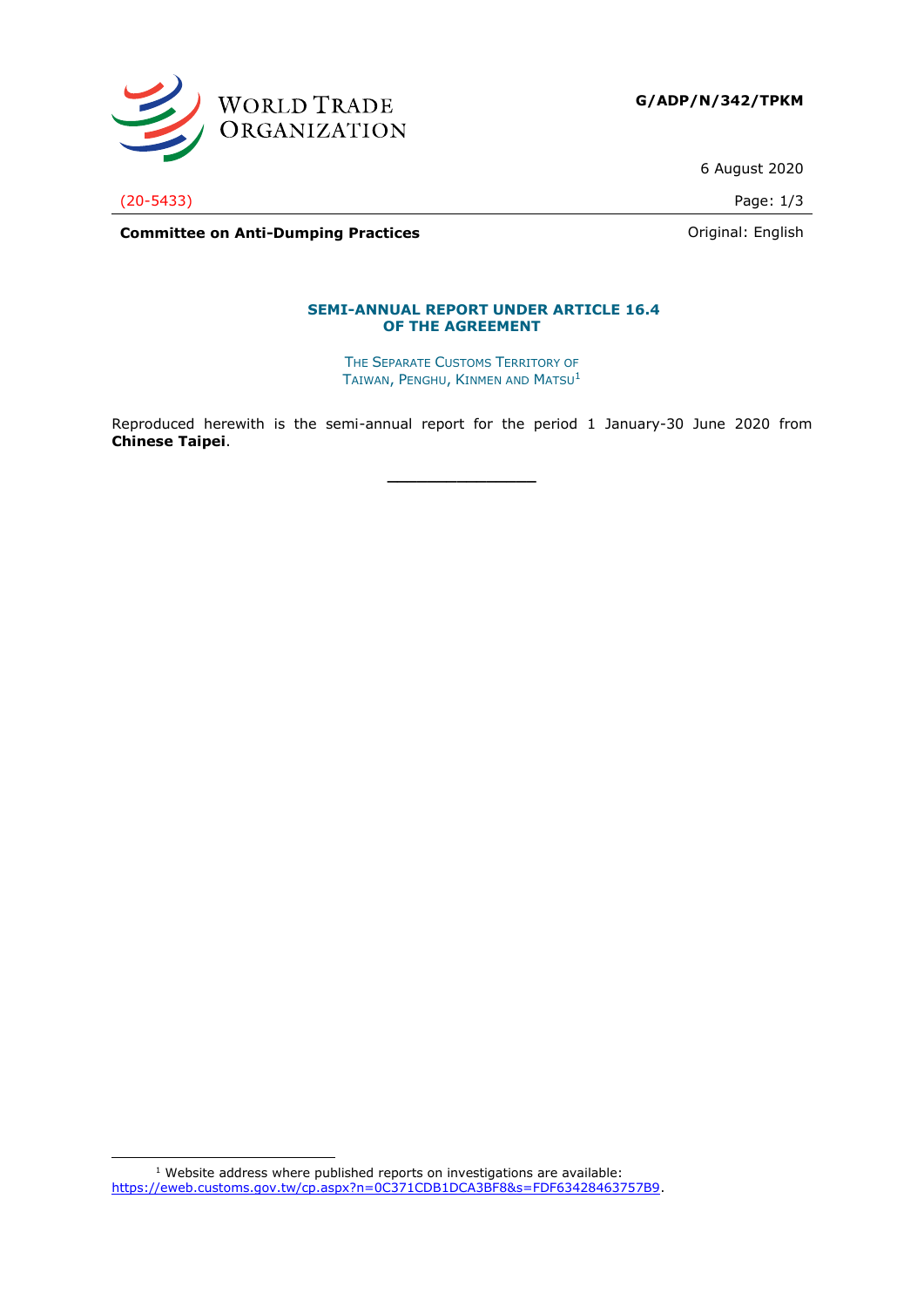# G/ADP/N/342/TPKM

### - 2 -

### **ANNEXES**

### DEFINITIVE ANTI-DUMPING MEASURES IN FORCE AS OF 30 JUNE 2020

| Country/<br><b>Customs</b><br><b>Territory</b> | Product, investigation<br>ID number                                                                              | Measure(s)  | Date of original<br>imposition; publication<br>reference        | Date(s) of<br>extension;<br>publication<br>reference(s)                                                          |
|------------------------------------------------|------------------------------------------------------------------------------------------------------------------|-------------|-----------------------------------------------------------------|------------------------------------------------------------------------------------------------------------------|
| Brazil                                         | Carbon steel plate (*);<br>16-0002-BRA                                                                           | Duties      | 22.08.2016;<br>(20.02.2017<br>Gazette, 1061003661) <sup>1</sup> |                                                                                                                  |
| China                                          | Towelling Products<br>06-0001                                                                                    | Duties      | 01.06.2006;<br>(19.09.2006<br>Gazette, 09505505101)             | 20.12.2011;<br>(19.12.2011)<br>Gazette,<br>10005922250)<br>21.12.2017;<br>(20.12.2017<br>Gazette,<br>1061027368) |
|                                                | Certain Footwear<br>07-0001                                                                                      | Duties      | 16.03.2007;<br>(12.07.2007<br>Gazette, 09605503710)             | 13.12.2012;<br>(13.12.2012)<br>Gazette,<br>10105538220)<br>17.01.2019;<br>(17.01.2019<br>Gazette,<br>1081001242) |
|                                                |                                                                                                                  | Undertaking | 16.03.2007;<br>(12.07.2007<br>Gazette, 09605503710)             | 22.04.2013:<br>(17.04.2013)<br>Gazette,<br>1021008347)<br>17.06.2019;<br>(17.06.2019<br>Gazette,<br>1081012646)  |
|                                                | Benzoyl peroxide (BPO)<br>09-0001                                                                                | Duties      | 20.05.2010;<br>(01.10.2010<br>Gazette, 09905908550)             | 14.03.2016;<br>(14.03.2016<br>Gazette,<br>1051005381)                                                            |
|                                                | Portland Cement Type I, II<br>and its Clinker;<br>10-0002                                                        | Duties      | 30.05.2011<br>(19.10.2011<br>Gazette, 10005909280)              | 20.02.2017;<br>(20.02.2017<br>Gazette,<br>1061003663)                                                            |
|                                                | Flat-rolled products of<br>stainless steel, cold-rolled,<br>whether in coils or<br>sheets $(*)$ ;<br>13-0001-CHN | Duties      | 15.08.2013;<br>(05.03.2014)<br>Gazette, 1031004626)             | 29.08.2019;<br>(29.08.2019<br>Gazette,<br>1081018636)                                                            |
|                                                | Certain flat-rolled steel<br>products, plated or coated<br>with zinc or zinc-alloys (*);<br>16-0001-CHN          | Duties      | 22.08.2016;<br>(20.02.2017<br>Gazette, 1061003664)              |                                                                                                                  |
|                                                | Carbon steel plate (*);<br>16-0002-CHN                                                                           | Duties      | 22.08.2016;<br>(20.02.2017<br>Gazette, 1061003661) <sup>2</sup> |                                                                                                                  |
|                                                |                                                                                                                  | Undertaking | 01.03.2017;<br>(20.02.2017<br>Gazette, 1061003661)              |                                                                                                                  |

 $1$  As amended on 24.04.2019, Gazette, 1081008288.

 $2$  As amended on 24.04.2019, Gazette, 1081008288.